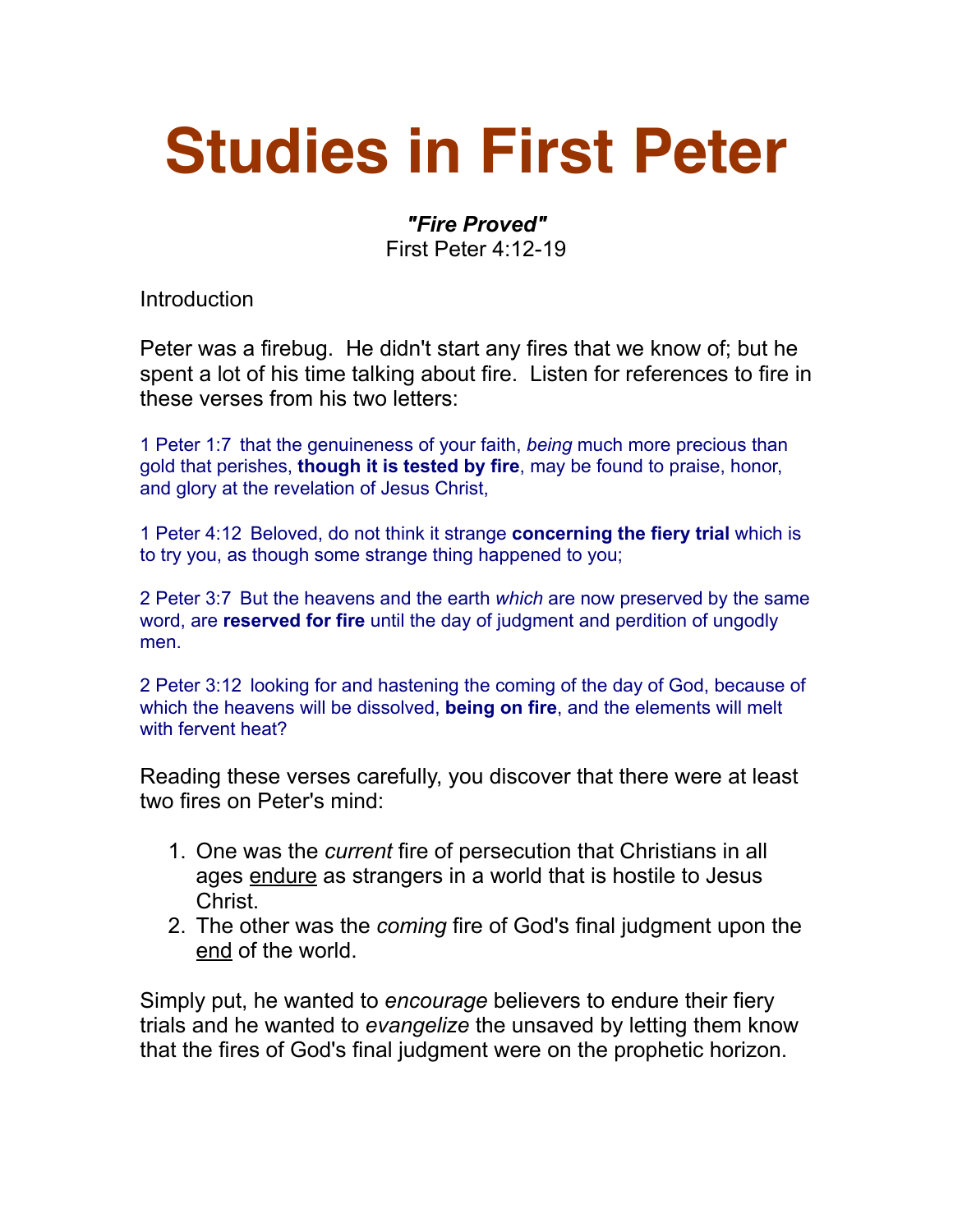There may also have been a personal element in Peter's fascination with fire. Two key episodes in his life revolved around a fire:

- 1. On the night of Jesus Christ's crucifixion, Peter was challenged by a little girl in a small crowd who identified him as a follower of Jesus. Peter denied it; *he denied his Lord*. The Bible says his denial took place "as he sat by the fire."
- 2. After Jesus had risen from the grave, He appeared to the disciples on many occasions before ascending into heaven. On one such occasion they were fishing just off shore. He called to them to come and join Him for breakfast. When they came to land to join Him, the Bible says "they saw a fire of coals there." As they dined Jesus had a tender conversation with Peter and commissioned him to go and teach the Word of God.

Peter understood fire. He had been **fire-proved** by Jesus.

Regarding our text, we'll organize our thoughts around two points: #1 Be Sure You Are Safe In The Refiner's Hands Before The Fire Starts, and #2 Be Sure You Are Saved In The Refiner's House Before The Fire Spreads.

#1 Be Sure You Are Safe In The Refiner's Hands Before The Fire Starts (v12-16)

When Peter compared the persecution of Christians to fire, he had a particular type of fire in mind. In the first chapter of his letter he compared your faith to "gold" that is "tested by fire." He was talking about the controlled fire that a **refiner** of gold uses to *purify* and *purge* the raw ore into something beautiful and useful. The ore must be cast into a mold and heated to 1900 degrees Fahrenheit. As it is heated the impurities within the raw ore rise to the surface and are skimmed-off. The refiner knows all the impurities are gone when the heated gold is mirror-like and he can see in it his reflection.

**Jesus is your Refiner!** Your persecutions are the Refiner's fire. He has control over their heat and their duration. He's looking to see His reflection in your life.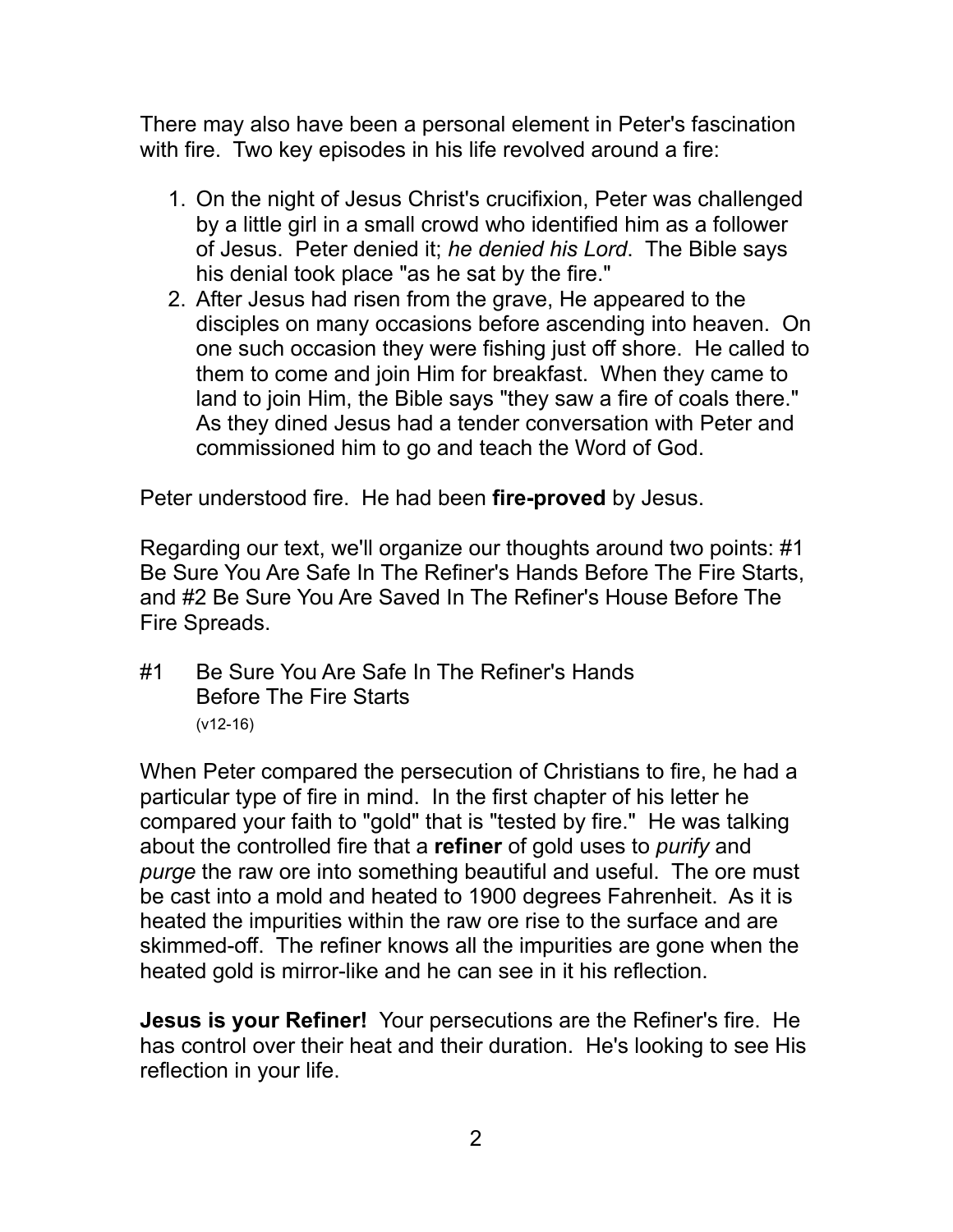1 Peter 4:12 Beloved, do not think it strange concerning the fiery trial which is to try you, as though some strange thing happened to you;

It is wonderful to begin discussing your trials by knowing they are both *intended* and *superintended* by God to be a refining process. It takes away the "strangeness" of your trials. Just as the refiner takes raw ore and superheats it, so your Refiner works with the fires of persecution to purify and purge you.

It is likely that Peter had in mind a particular time of persecution that was just about to break-out upon believers. Caesar Nero would burn Rome, then blame it on the Christians. Then he would burn them *literally!* One of the tortures was to cover Christians with tar and light them on fire - using them as human torches for his garden.

Peter's comments should not be restricted to the first century persecution by Nero. They are relevant to all your sufferings for the sake of being a Christian:

1 Peter 4:13 but rejoice to the extent that you partake of Christ's sufferings, that when His glory is revealed, you may also be glad with exceeding joy.

We're talking about "sufferings" that come upon you because you are a Christian. For sure, all your various sufferings in life are used by God and can have value. But the sufferings of these verses is what we would call persecution. When persecuted, you can "rejoice" because your enemies are treating you just like they treated your Lord. You are "partaking of Christ's sufferings" means you are suffering for being identified as a Christian. Somebody noticed that you love and serve the Lord; they try to make your life miserable, or take your life. But you are filled with joy at being recognized as His follower. And you will rejoice even more, in the future, when Jesus returns to this earth and His "glory is revealed" for all to see.

That's all good for the future; what about right now, when you are in the fire? Look at verse fourteen:

1 Peter 4:14 If you are reproached for the name of Christ, blessed *are you,* for the Spirit of glory and of God rests upon you. On their part He is blasphemed, but on your part He is glorified.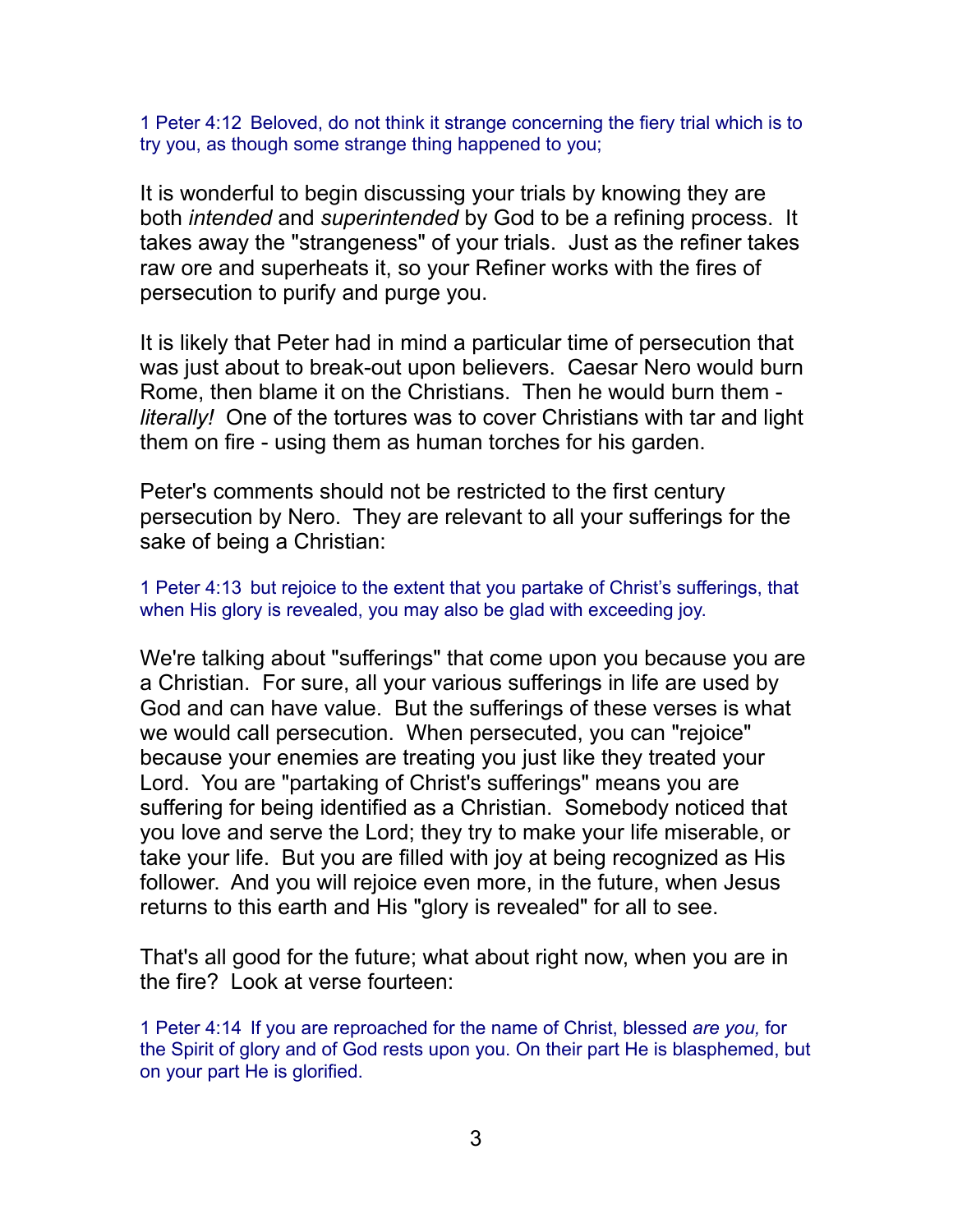"Reproached" is an example of persecution Christians must endure. It refers to all kinds of verbal abuse. When reproached, you are "blessed." It indicates an ongoing blessing. This isn't looking to the future; this is living in the present. In the present you are blessed because "the Spirit of glory rests upon you." This promises a fullness of the presence of the Holy Spirit in your life to bless, to strengthen, and to give you a foretaste of heaven in the midst of your persecution.

Let me give you an example. I immediately think of the first Christian martyr, Stephen. As the rocks pelted his body, he looked to heaven, saw Jesus, and his face shone with the glory of God. The "Spirit of glory [rested] upon" him. It was certainly true of Stephen and his persecutors that "on their part [Jesus was] blasphemed, but on [his] part [Jesus was] glorified."

Stephen was martyred. Your persecution doesn't need to be as severe in order for you to experience the Holy Spirit resting upon you. In any and every persecution you have the promise of God's presence shining through you. Your Refiner can take you into and through the fire of persecution in ways that glorify Him to your persecutors.

Peter added an important caution in verse fifteen:

1 Peter 4:15 But let none of you suffer as a murderer, a thief, an evildoer, or as a busybody in other people's matters.

There's a difference between suffering for doing what is right as a Christian and suffering for doing wrong. If you bring suffering upon yourself, don't blame it on God, and don't claim it as a blessing.

"Murderer" is kind of strong; were Christians really murdering people? Were they "thieves?" "Evildoers?" Maybe... But here is something more likely. "Evildoers" is a category of people that included "thieves" and "murderers." Under Roman law, these were capital offenses deserving the death penalty. **Believers in Jesus would soon be added to that category by Rome and face the death penalty for their faith!**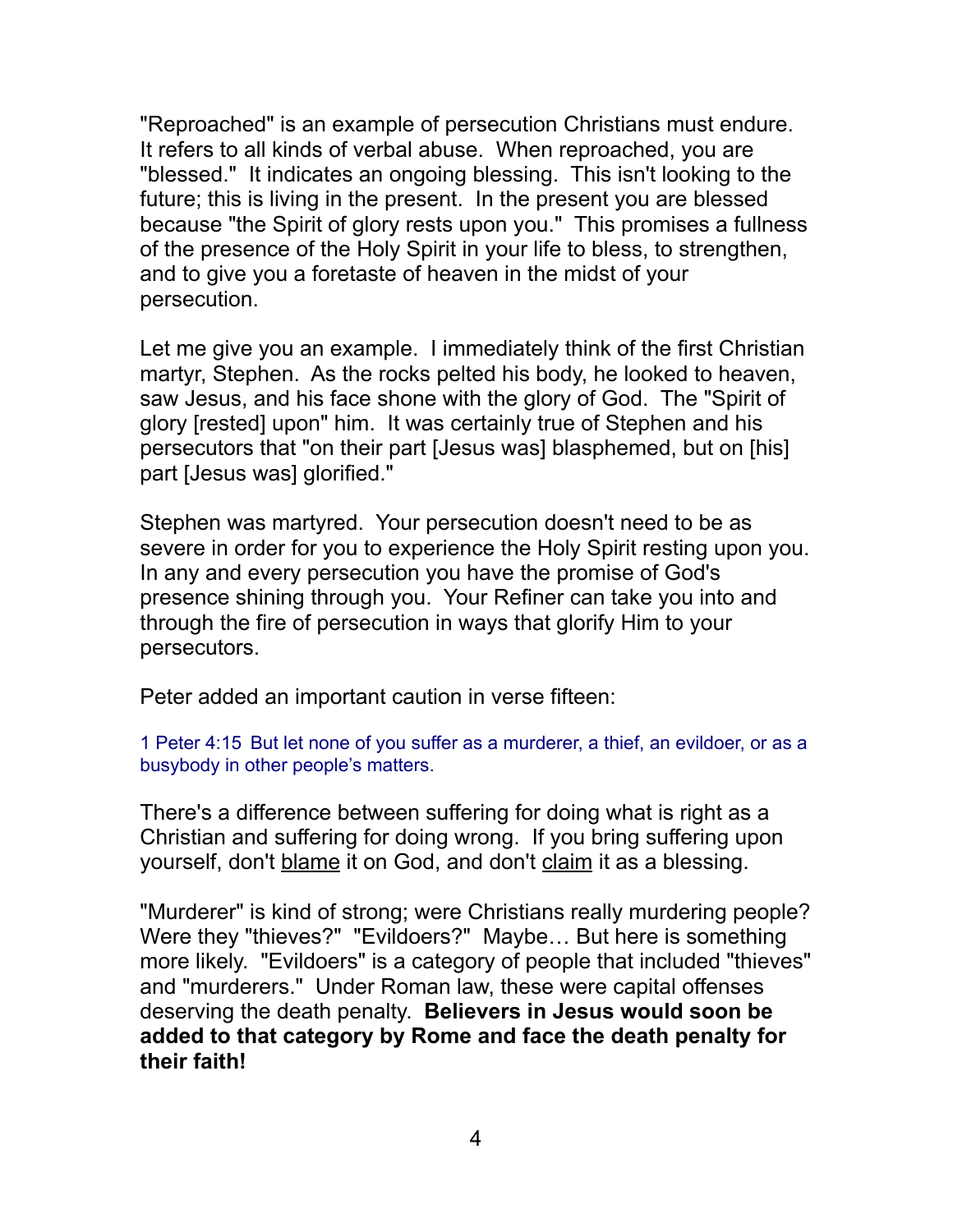When they were included with all the other evildoers who deserved death, they should be certain that they had done nothing deserving death other than the fact they were Christians.

Then Peter mentioned a specific behavior they were to avoid: being "busybodies in other people's matters." There is no agreement among Bible scholars as to what Peter meant exactly. He used a very rare word for busy-bodies. It means something like *looking into men's affairs* coupled with *meddling*. I think - and this is just my uneducated guess - he might have had in mind an exhortation to believers that they not avoid their own persecution by cooperating with Rome against their own brothers and sisters in Christ. They should not avoid suffering by spying for Rome on their fellow believers. Whether that is the meaning or not, it was true that some believers renounced their faith and turned in their fellow Christians.

If that is what Peter had in mind, it fits in with what he said next:

1 Peter 4:16 Yet if *anyone suffers* as a Christian, let him not be ashamed, but let him glorify God in this matter.

Believers didn't give themselves the title "Christians." The Romans would call them "Christians," meaning *little Christ's*. It was meant as a reproach; it was a slander, a slur, an insult. It was derogatory. It became more than that: It became a crime. As I said, they amended their death penalty to read "Murderers, thieves, **and Christians!"** Rather than "be ashamed" and renounce the Lord, or their fellow believers, they should "glorify God" when persecuted.

Persecution already existed when Peter wrote. Greater persecution was about to break forth. He was exhorting believers to be sure they were safe in the Refiner's hands before the fire started. He was encouraging them to examine themselves so that the only thing they could be accused of was being Christians. Then, when the fire began, they could rejoice and shine in it and through it.

You and I don't expect "official" government persecution to break-out anytime soon. It could; but it seems far off. Nevertheless you are reproached on a daily basis; there is always unofficial persecution in your life. Examine yourself so that the only thing you can be accused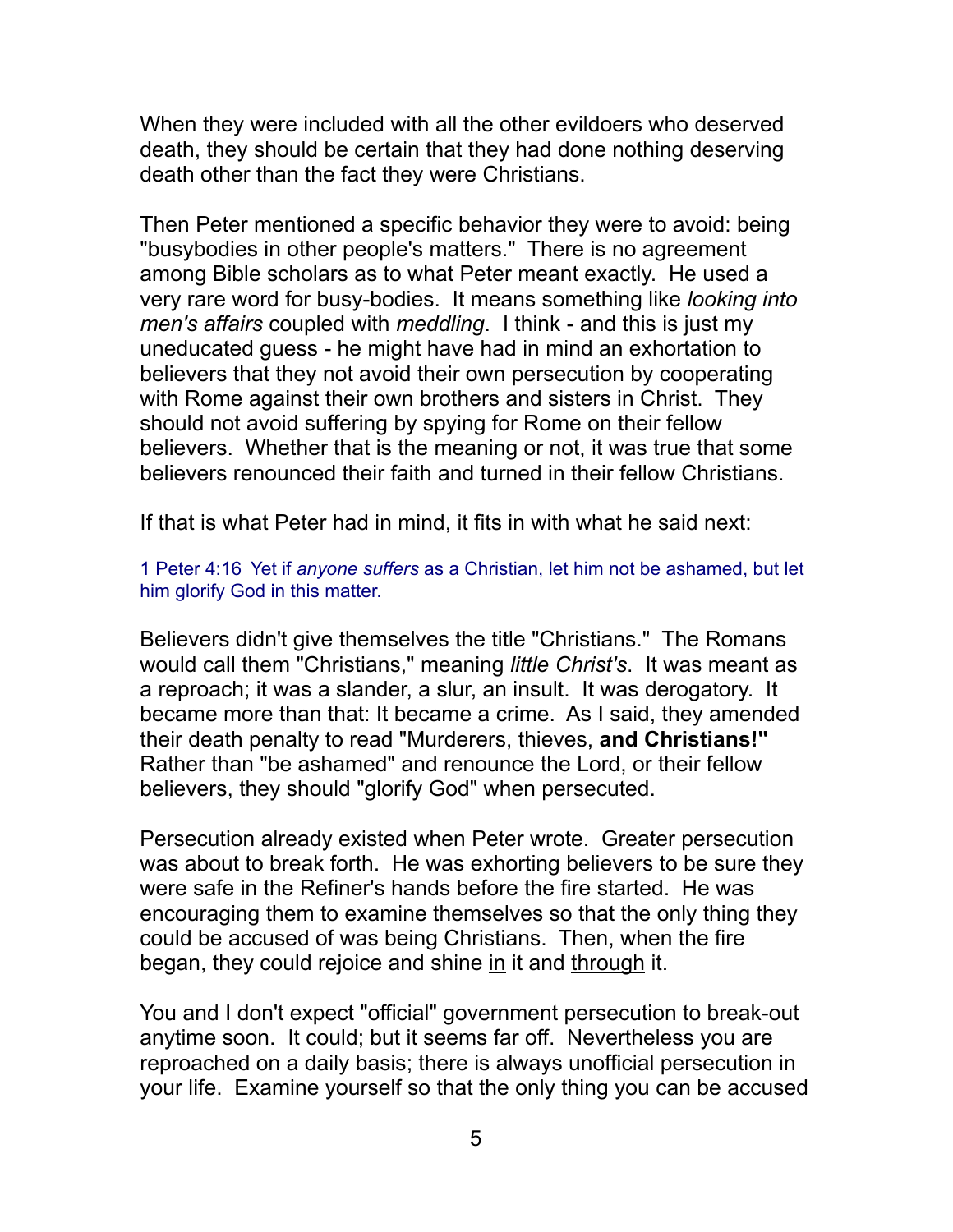of is being a little Christ! Then you can rejoice in the Refiner's fire as He works to see His reflection in your life.

Peter was the Church's first evangelist. All this talk about persecution led him to thinking about your persecutors - about their eternal destinies. He had a word for (or at least about) the unsaved, and he gave it in verses seventeen through nineteen.

## #2 Be Sure You Are Saved In The Refiner's House Before The Fire Spreads (v17-19)

These verses can be scary to believers if taken out of their context. They've been used to teach that you can forfeit eternal life, or lose your salvation.

Let's understand their context. Peter had already said (in verse seven) that "the end of all things is at hand." In other words, we are living in the end times - the last days before the return of Jesus to the earth, and the last days of the earth before God starts over by creating a new heaven and a new earth.

Living in these last days, the unsaved could look upon the Church. God was allowing His own dear saints to be persecuted. As they were put into and through the fires of persecution, their faith was proved; it was revealed to be genuine. They were shining, looking to heaven as they were beaten, stoned, burned at the stake, and torn apart by lions. What they believed was true and powerful. They were "little Christ's," and the risen Lord, Jesus Christ, was empowering them.

What about their unsaved persecutors, who were witnesses of these things? Well, Jesus was coming soon; *Jesus is coming soon!* Without faith in Jesus Christ, what hope would the unsaved have? None. As we will read in Second Peter 3:7 and 10,

2 Peter 3:7 But the heavens and the earth… are reserved for fire until the day of judgment and perdition of ungodly men.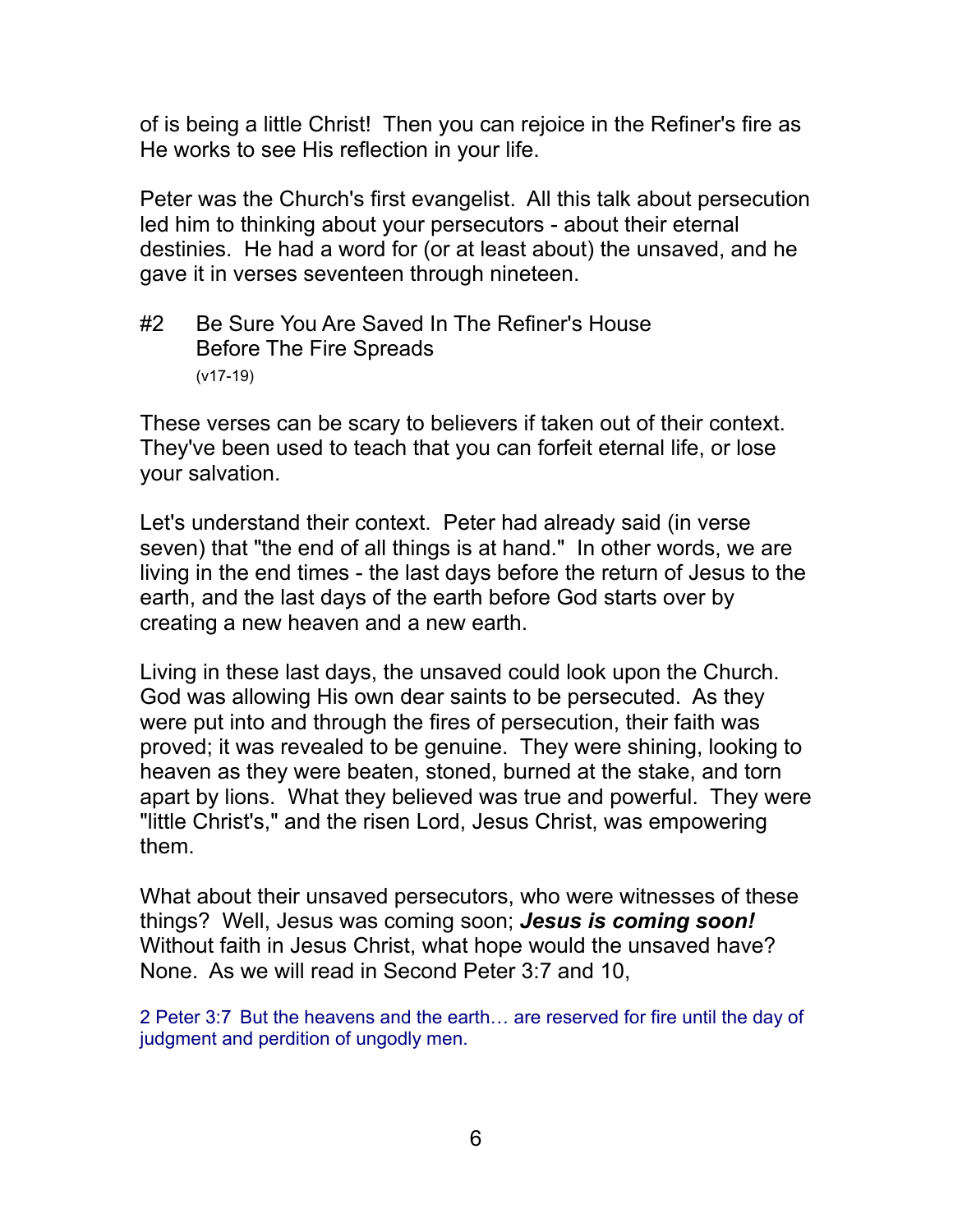2 Peter 3:10 …the day of the Lord will come as a thief in the night, in which the heavens will pass away with a great noise, and the elements will melt with fervent heat; both the earth and the works that are in it will be burned up.

These last verses of chapter four are **evangelistic**. They invite the unsaved - *your persecutors* - to look upon your fiery trial and to consider their own fiery end.

1 Peter 4:17 For the time *has come* for judgment to begin at the house of God; and if *it begins* with us first, what will *be* the end of those who do not obey the gospel of God?

The "judgment" that had begun "at the house of God" is just another way of saying that God was allowing His saints to endure fiery trials. "If it begins with us first" is a reminder that God will also judge the unsaved by fire. Their "end" is coming.

Peter was quoting, or at least referring to, a passage in the Old Testament book of Malachi. There you are told that you will know it is the last days because Jesus will be announced as the Savior and God will begin to refine His people, then judge the unsaved. Let me read a portion of it to you:

Malachi 3:1 "Behold, I send My messenger, and he will prepare the way before Me. And the Lord, whom you seek, will suddenly come to His temple, even the Messenger of the covenant, in whom you delight. Behold, He is coming," says the LORD of hosts.

Malachi 3:2 "But who can endure the day of His coming? And who can stand when He appears? For He *is* like a refiner's fire and like launderers' soap. Malachi 3:3 He will sit as a refiner and a purifier of silver; He will purify the sons of Levi, and purge them as gold and silver, that they may offer to the LORD an offering in righteousness."

Peter, in verse seventeen of his letter, was saying that the time predicted by Malachi was now. The time of refining for God's people had begun; the time of judgment upon the unsaved was inevitable. **The end of all things is at hand**. (By the way - Peter will deal with your scoffing and objections to the return of Jesus in the third chapter of his second letter).

Notice again, in verse seventeen, the real subject on Peter's heart in these closing verses: "What will be the end of those who do not obey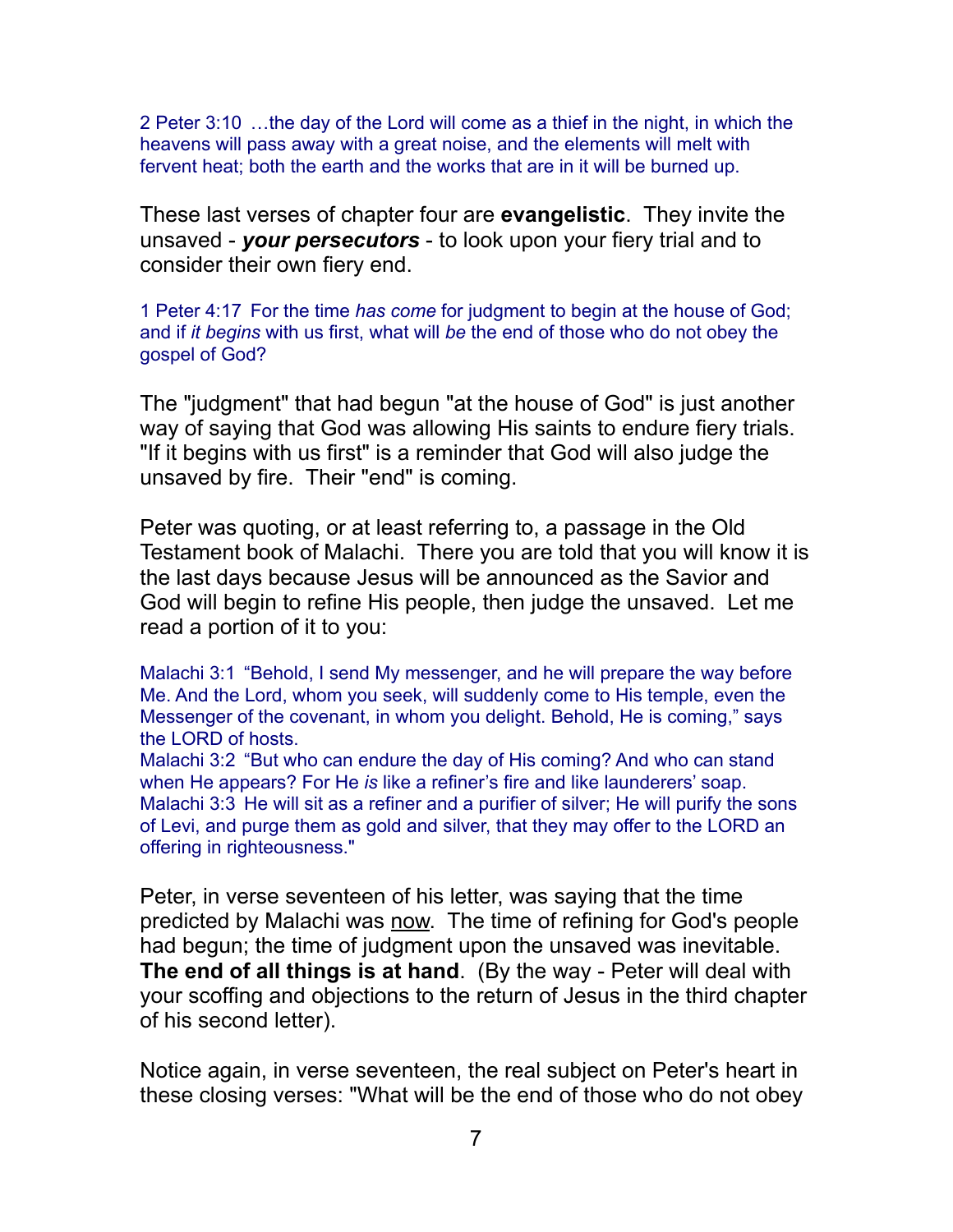the Gospel of God?" The unsaved were his subject. Concerning the unsaved,

1 Peter 4:18 Now *"If the righteous one is scarcely saved,* w*here will the ungodly and the sinner appear?"* 

This is quoted from Proverbs 11:31. "Scarcely saved" refers to the difficulties God allows in the lives of His saints. It doesn't mean that almost no one is saved; it means the saved must endure the fires of persecution. They are saved by grace through faith; then God proves their faith through their fiery trials while their persecutors look on. The saints look upward, to heaven, and see Jesus standing there waiting to receive them into glory. When they die, they are absent from their bodies and immediately present with their Lord. They will "appear" at His reward seat, to be blessed for eternity.

In contrast, "where will the ungodly and the sinner appear?" **Not at the reward seat of Jesus…** But at the Great White Throne judgment.

Peter was warning the unsaved to look at the saints and think about the end of all things - to think about *where* and *how* they would spend eternity.

He tied up his thoughts in verse nineteen:

1 Peter 4:19 Therefore let those who suffer according to the will of God commit their souls *to Him* in doing good, as to a faithful Creator.

Knowing that Jesus is your Refiner… knowing that your persecutions are purifying and purging you, proving your faith… knowing that your persecutors are looking upon you and can get saved through your witness… You can "commit your souls to God." You can trust that you are being kept safe - that your salvation is secure. Your suffering is "according to the will of God," and in it He is "doing good." He can be trusted to be "faithful" while you are in the fire.

Peter called Jesus "Creator." That's because "the end of all things" was on his mind. Once they end, there will follow a new creation. Only those who have trusted Jesus Christ as their Savior will be there.